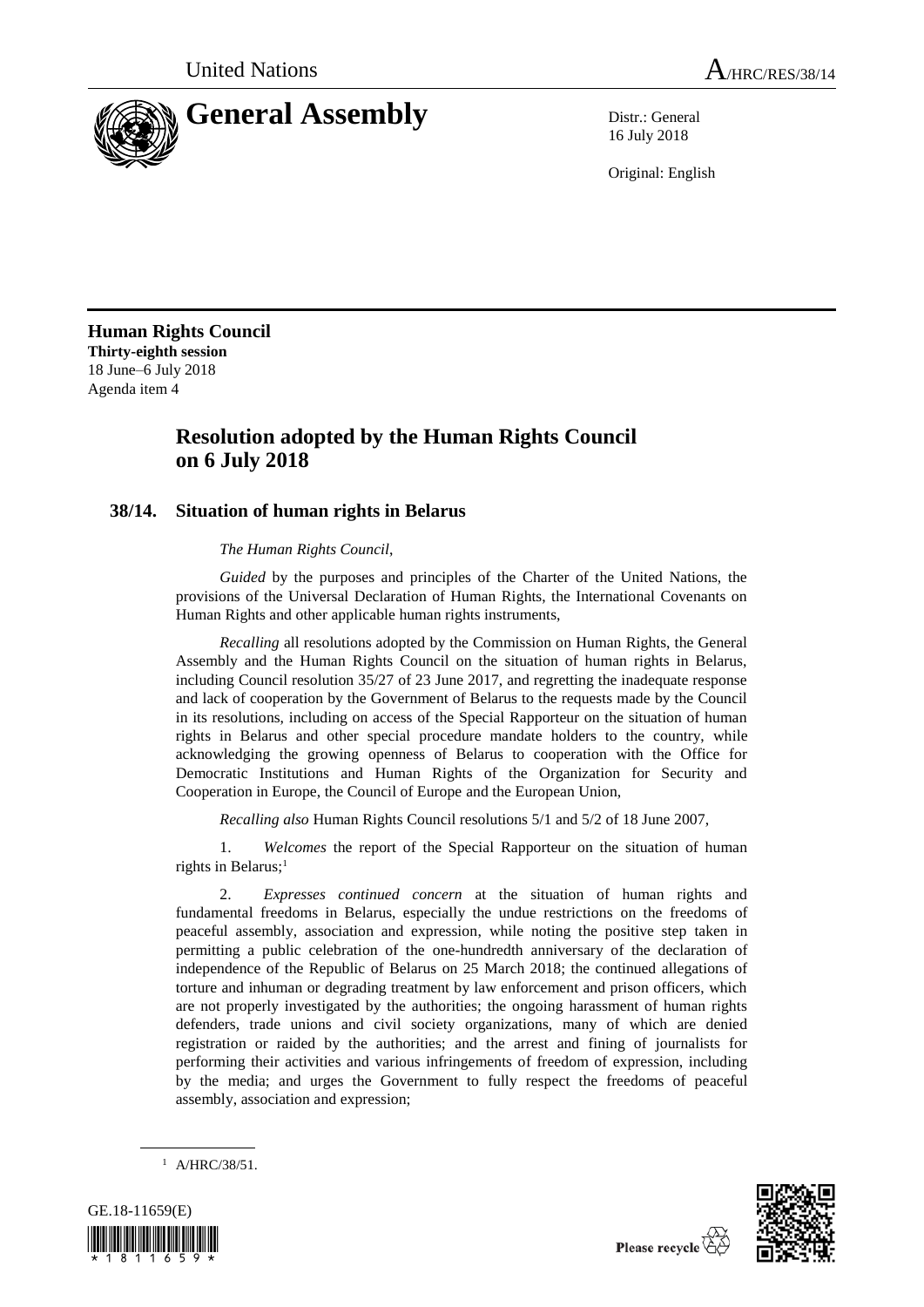3. *Deplores* the lack of response by the Government of Belarus to cases of arbitrary arrest and detention of political and social activists, the unwillingness of prosecutors to investigate cases of torture and cruel, inhuman and degrading treatment, the impunity of perpetrators of crimes involving human rights violations and abuses, the pressure on defence lawyers and the lack of effective legal remedies, and also deplores discrimination particularly affecting individuals belonging to vulnerable groups and religious minorities;

4. *Reiterates* its call upon the Government of Belarus to carry out a comprehensive review of relevant legislation, policies, strategies and practices to ensure that the provisions are clearly defined, consistent with its international human rights obligations and commitments, and are not used to impede or unduly restrict the exercise of any human right, and to invest in capacity-building and appropriate training of the judiciary and law enforcement agencies;

5. *Welcomes* the adoption by the Government of Belarus on 24 October 2016 of an inter-agency plan on human rights for the period 2016–2019 for the implementation of the recommendations accepted by the Government during the second cycle of the universal periodic review of Belarus and the recommendations by some treaty bodies, encourages the Government to review and amend the plan by including recommendations by human rights mechanisms and by taking into account suggestions made by civil society organizations, also welcomes the submission of the fifth report by the Government on the implementation of the International Covenant on Civil and Political Rights, in March 2017, and further welcomes the registration of the Tell the Truth movement as a non-governmental organization in May 2017 and the MAKEOUT lesbian, gay, bisexual and transgender project in March 2018, and the steps taken towards a public debate on the application of capital punishment;

6. *Notes* the continued attention paid by the Special Rapporteur to the issue of the death penalty in Belarus, and in particular expresses deep concern at its use without guarantee of due process and at the limited amount of relevant information with regard to its use, and, taking into account that transparency is a requirement of fair and effective criminal justice, requests the Special Rapporteur to continue to monitor developments and to make recommendations;

7. *Urges* the Government of Belarus to take all measures necessary to ensure the full independence and impartiality of the judiciary, to guarantee the right to a fair trial and the right to an effective review of sentences and convictions by a higher tribunal, and to provide for the right of all defendants to freely choose legal representation throughout all proceedings;

8. *Recalls* that it welcomed the release of political prisoners in August 2015, and called for the full reinstatement of the civil and political rights of former political prisoners; however, those civil and political rights have not been reinstated, and political activists continue to be ill-treated and to face questionable and politically motivated charges, while there has been no progress on four outstanding cases of enforced disappearance of political opponents dating back to 1999 and 2000;

9. *Strongly encourages* Belarus to implement without delay the comprehensive reform of the electoral legal framework and to address long-standing systemic shortcomings pertaining to the electoral legal framework and practices, which were apparent again during the local elections in February 2018, following the recommendations made by the Office for Democratic Institutions and Human Rights of the Organization for Security and Cooperation in Europe, the European Commission for Democracy through Law (the Venice Commission) and the Special Rapporteur;

10. *Again strongly encourages* the Government of Belarus to establish a national human rights institution in accordance with the principles relating to the status of national institutions for the promotion and protection of human rights (the Paris Principles), and to continue to engage actively in the implementation of the 2030 Agenda for Sustainable Development;